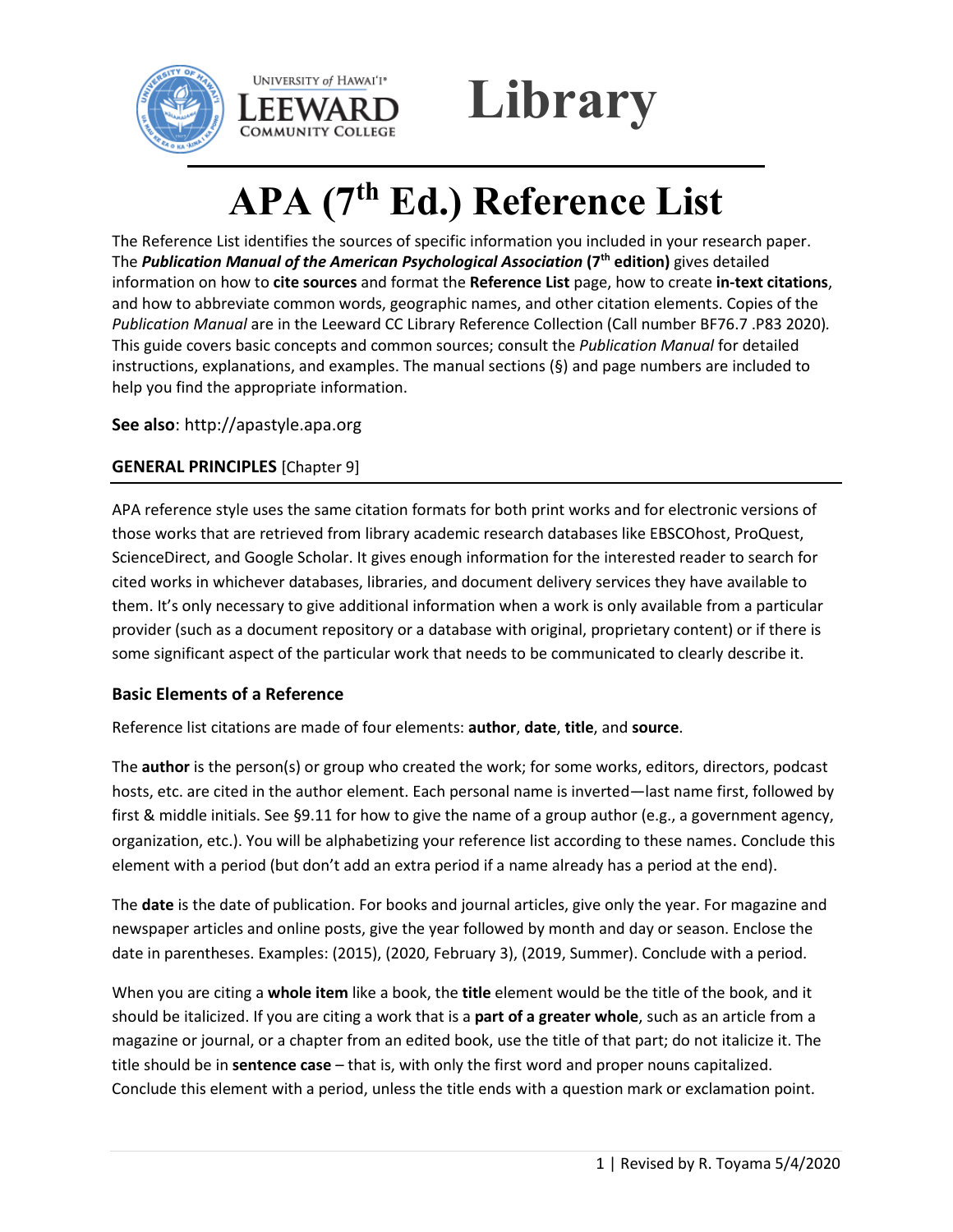The **source** for a standalone item like a book, video, or a report is the publisher. Do not abbreviate the publisher's name (unless it is shown that way on the work), but omit designations of business structure (Inc., Ltd., LLC, etc.). If the author is also the publisher, omit the publisher to avoid repetition. Conclude with a period.

The **source** for a part of a greater whole is that greater whole. For an article, the source is the periodical issue the article came in. Give the name of the periodical, italicized and in **title case** (i.e., first and principal words capitalized); followed by the volume number in italics and the unitalicized issue number in parentheses; then the page numbers. Example: *Pacific Science*, *73*(4), 421–449. For a chapter in an edited book, describe the book with the word "In" followed by the names (not inverted) of the editors labeled with (Ed.) or (Eds.); the book title, italicized and in sentence case, and the edition and/or volume (if applicable) and chapter page numbers in parentheses; then the publisher. Example: In E. Fudd & W. E. Coyote (Eds.), *Developments in animation arts* (2nd ed., Vol. 6, pp. 107–168). Bench Press.

Note: An edited book is one where substantial credit for creating the book is given to editors, rather than authors. For an authored book, do not cite an individual chapter in your reference list; cite the whole book and note the page number(s) in your in-text citation.

If the work can only be retrieved from a particular database or repository, identify the provider as instructed in §9.30. If the database publishes original, proprietary content (i.e., the provider created and owns the content), give the database name in title case and italicized. For databases or repositories that collect non-proprietary works that are not available from other providers (e.g., manuscripts, dissertations, archival documents, etc.), give the repository name in title case, but do not italicize it.

# **DOI and URLs**

Publishers often assign a **Digital Object Identifier (DOI)** to academic books and articles. Typically given on the first page of an article, it looks like this: doi:10.1007/s00024-008-0436-3

Whenever a DOI is available, provide it at the end of the citation. Provide it as a URL in this form, without a period at the end: https://doi.org/10.1007/s00024-008-0436-3

For online resources that are 1) not from a library academic research database and 2) do not have a DOI, include the URL of the resource at the end of the citation. If you cannot link directly to the specific resource or retrieve it without logging in, link to the home page or login page of the database or archive. Do not put a period at the end of the URL. See §9.30 for further guidance.

# **Missing Information**

When an author is not stated, give the title first, followed by the date and source. When a date of publication is not stated, use (n.d.) to indicate no date. For other types of missing information. See Table 9.1 on page 284.

# **Reference List Formatting**

Although the citation examples shown below are single-spaced to save paper, your reference list should be double-spaced within and between entries. The first line of each entry should start at the left margin, but each line below the first line should be indented one half inch; use your word processor's **hanging indent** feature. Entries should be in alphabetical order as described in §9.44–9.48.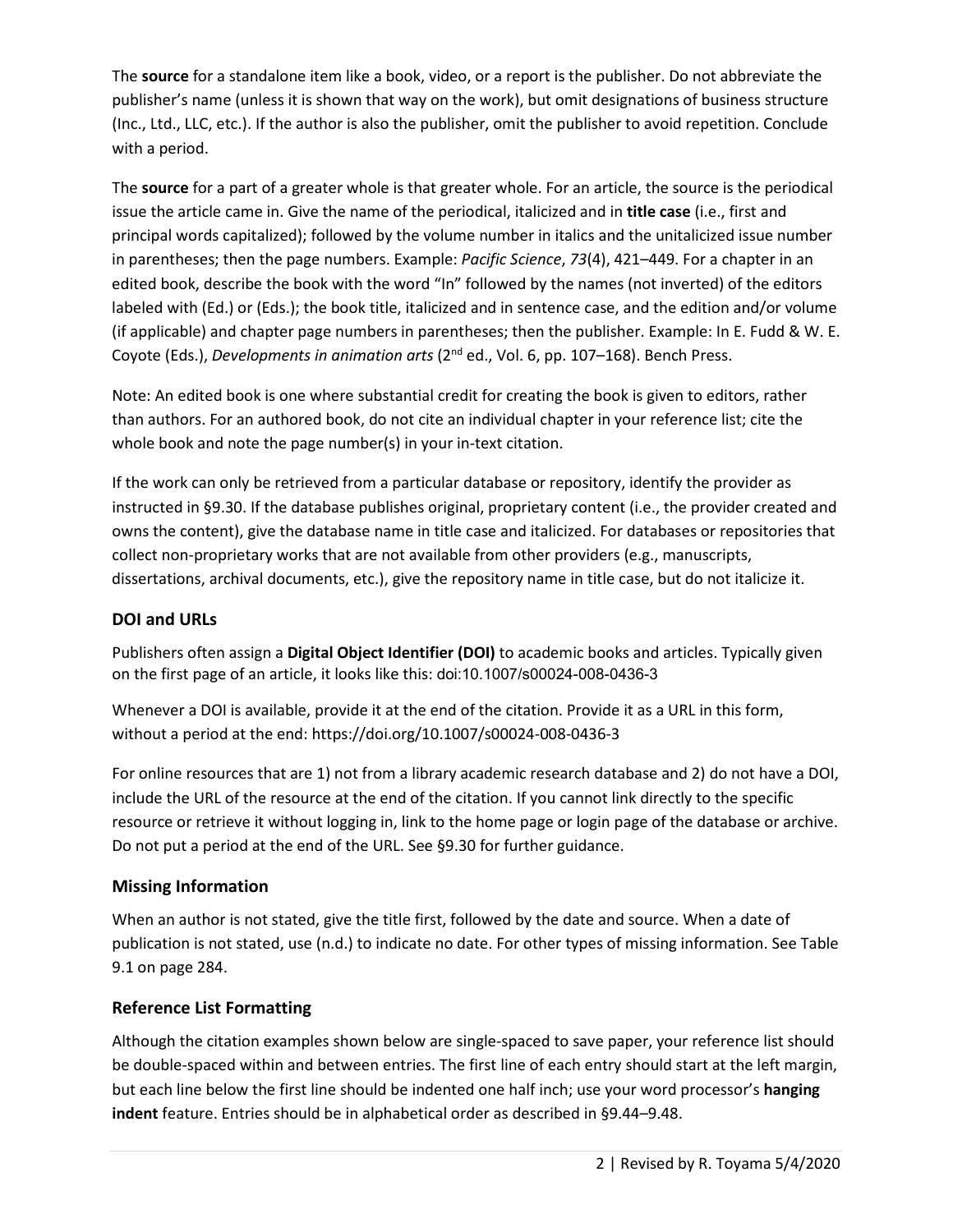For articles from print publications that were retrieved from a library research database (such as EBSCOhost or ScienceDirect), use the citation format for print articles.

## **Journal Article**

Author, A., Author, B., & Author, C. (Publication Year)*.* Title of article. *Title of Journal*, *Volume*(Issue), page numbers. DOI Yiqing, L., & Mathews, B. W. (2010). Effect of conversion of sugarcane plantation to forest and pasture on soil carbon in Hawaii. *Plant & Soil*, *335*(1/2), 245–253. https://doi.org/10.1007/s11104-010-0412-4

Note that for periodical articles, the volume, issue, and page numbers are not labeled. For a work with 21 or more authors, list the first 19, insert an ellipsis (three periods with spaces between) after the comma, then add the last author. Example: Besser, J., . . . DeRita, J. (2008).

## **Journal Article, Not from a Library Research Database**

For an article without a DOI that needs to be obtained from a particular online provider, give the URL. For original, proprietary works, or works from a document repository, also give the database or repository name before the URL, as instructed by §9.30.

```
Author, A. (Publication Year). Title of article. Title of Journal, 
Volume(Issue), page numbers. URL
```
St. John, H. (1947). The history, present distribution, and abundance of sandalwood on Oahu, Hawaiian Islands: Hawaiian Plant Studies 14. *Pacific Science, 1*(1), 5–20. University of Hawai'i ScholarSpace. http://hdl.handle.net/10125/12535

## **ERIC Document, Informally Published**

The ERIC database includes both formally published works and other documents and reports. Formally published works should be cited using the formats for those works.

Author, A. (Publication Year)*. Title*. (ERIC Number) ERIC. URL

Yamauchi, L. A. (1996). *Native Hawaiians on Moloka'i: Culture, community, and schooling*. (ED398755) ERIC. https://eric.ed.gov/?id=ED398755

## **Magazine Article**

Author, A. (Year, Month Day). Title of article. *Title of Magazine, Volume*(Issue), page numbers.

Cloud, J. (2009, February 23). Teachers just say no to drug tests. *Time*, *173*(7), 92.

## **Magazine Article, No Author Stated**

Title of article. (Year, Month Day). *Title of Magazine, Volume*(Issue), page numbers.

Used car winners & losers. (2020, April). *Consumer Reports*, *85*(4), 82–85.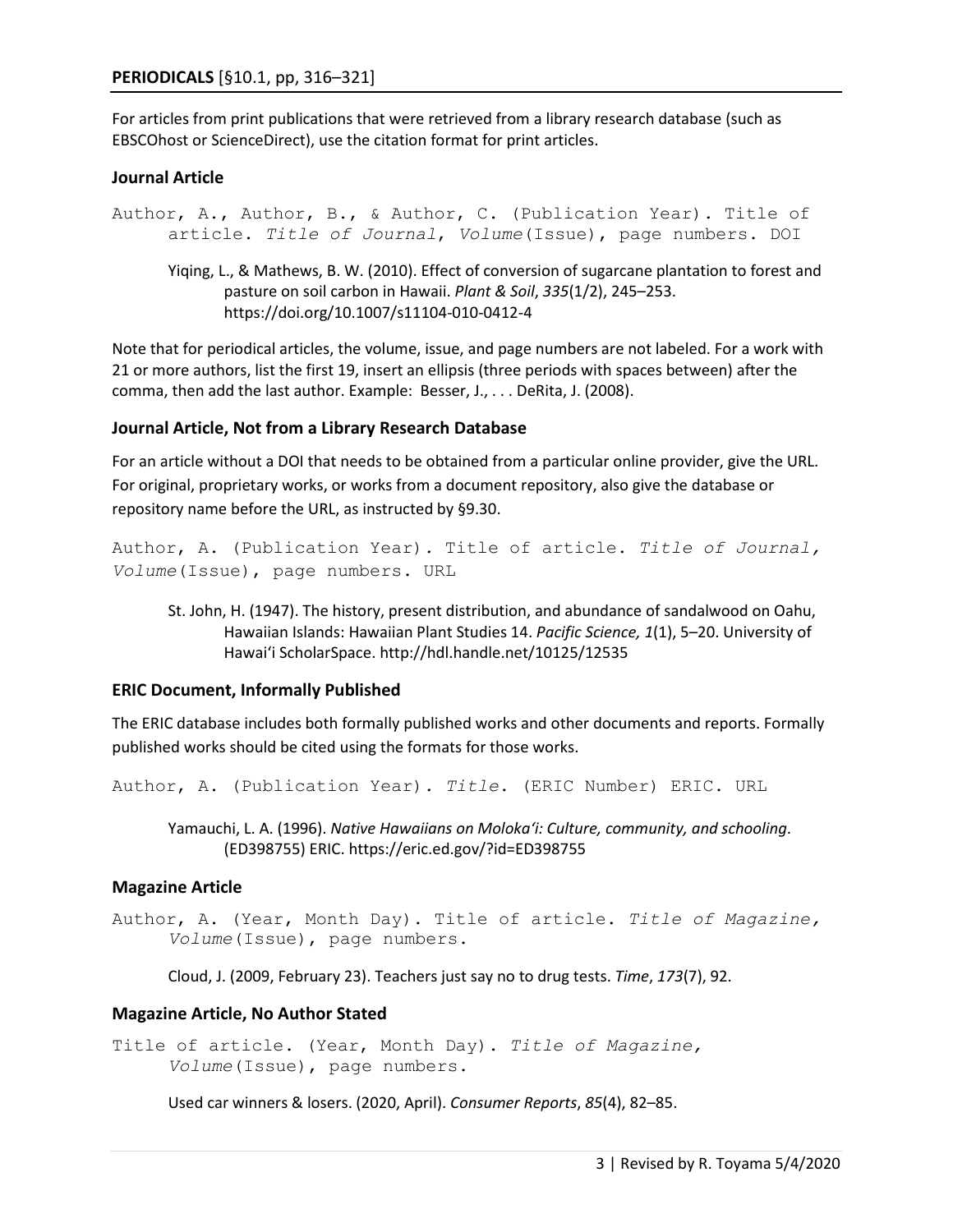## **Magazine Article, from an Online Magazine**

Author, A. (Year, Month Day). Title of article. *Title of Magazine*. URL

Kennedy, A. (2016, May 18). Why a great bar of chocolate costs \$14. *Bon Appetit*. https://www.bonappetit.com/entertaining-style/trends-news/article/why-doeschocolate-cost-so-much

#### **Newspaper Article**

Author, A. (Year, Month Day). Title of article. *Title of Newspaper*, section page numbers.

Vorsino, M. (2010, March 10). Old school campuses failing to meet modern-day needs. *Honolulu Star-Advertiser*, B4.

Give all page numbers for articles printed on discontinuous pages (e.g., C2, C6–C7.)

#### **Newspaper Article, from an Online Newspaper**

```
Author, A. (Year, Month Day). Title of the article. Title of 
     Newspaper. URL
```
Uechi, C. (2016, October 16). Researchers go to new depths in coral reef study. *Maui News.* https://www.mauinews.com/news/local-news/2016/10/researchers-go-to-newdepths-in-coral-reef-study/

#### **BOOKS & REFERENCE WORKS** [§10.2–10.3, pp. 321–329]

For e-books that were retrieved from a library research database (such as ProQuest Ebook Central), use the citation format for print books.

#### **Book**

Author, A. (Publication Year)*. Title* (edition, volume). Publisher.

Matson, F. W. (1976). *The idea of man*. Delacorte Press.

Samovar, L. A., Porter, R. E., & McDaniel, E. R. (2010). *Communication between cultures*. Wadsworth.

## **Edited Book**

Editor, A. (Ed.). (Publication Year). *Title*. Publisher.

Espejo, R. (Ed.). (2010). *Advertising.* Greenhaven Press.

Howes, C., & Osorio, J. K. K., (Eds.). (2010). *The value of Hawai'i: Knowing the past, shaping the future.* University of Hawai'i Press.

## **Chapter from Edited Book**

Author, A. (Publication Year)*.* Title of chapter. In A. Editor (Ed.), *Title of book* (pp. Page Numbers). Publisher.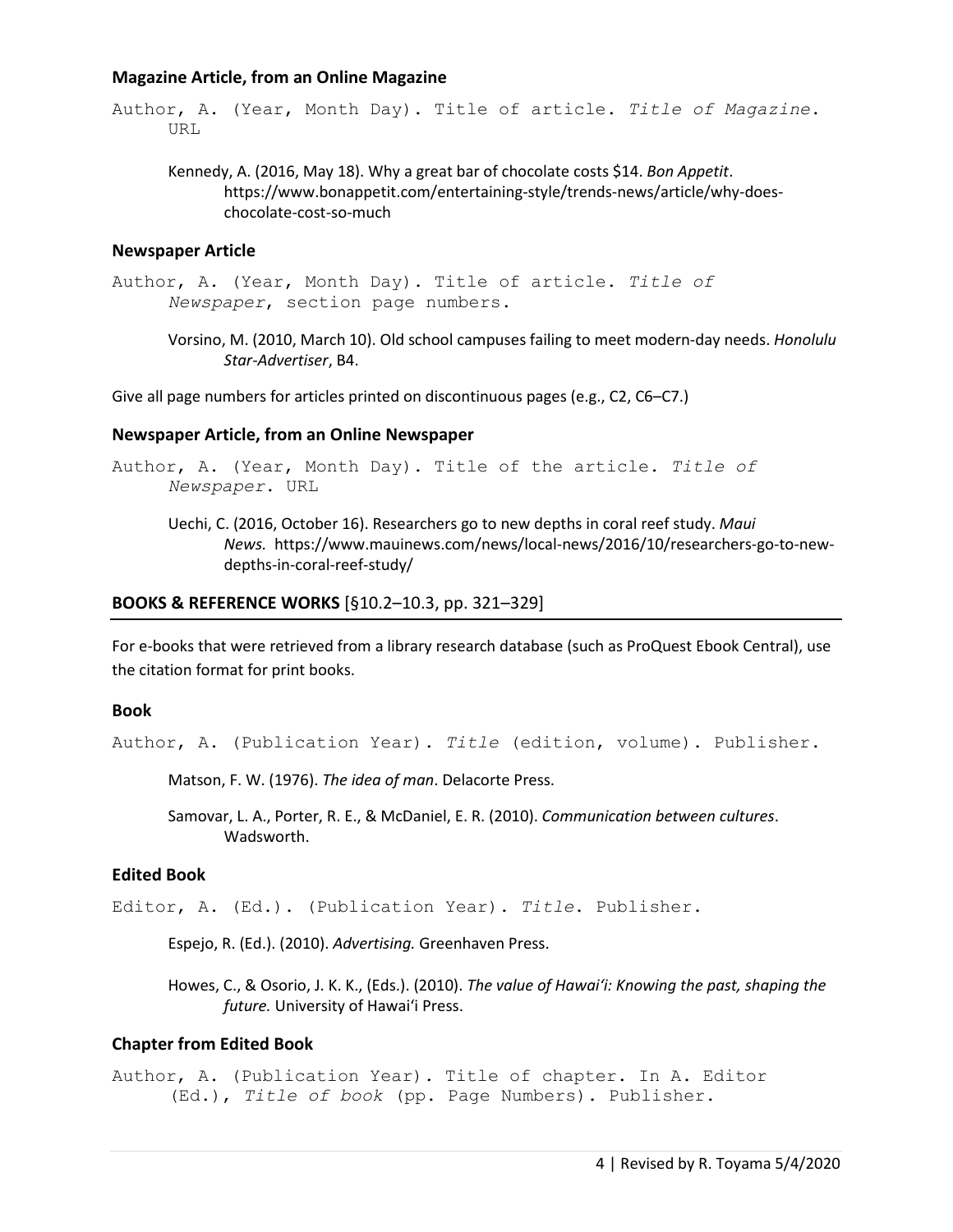Vilsoni, H. (1994). Representations of cultural identities. In K. R. Howe, K. C. Kiste, & B. V. Lal (Eds.), *Tides of history: The Pacific Islands in the twentieth century* (pp. 406–434). University of Hawai'i Press.

Note that the names of the editors (which are part of the source element, not the author element) are not inverted. Page numbers for book sources are preceded with "pp." (or "p." for a single page).

# **Electronic Book, Not from a Library Research Database**

For an e-book without a DOI that needs to be obtained from a particular online provider, give the URL. For original, proprietary works, or works from a document repository, also give the database or repository name before the URL, as instructed by §9.30.

```
Author, A. (Publication Year). Title of book (edition, volume).
     Publisher. URL
```
Department of Business, Economic Development & Tourism. (2019). *2018 the State of Hawaii data book: A statistical abstract* (November 2019 update). http://files.hawaii.gov/dbedt/economic/databook/db2018/DB2018\_final.pdf

In this case, the publisher is the same as the author, and thus is omitted. "November 2019 Update" appears on the title page of the book, and functions as the edition statement. This is not a proprietary work or from a repository as defined by §9.30.

# **Encyclopedia Article**

Author, A. (Publication Year). Title of article. In A. Editor (Ed.), *Name of Encyclopedia* (Edition, Volume, page numbers). Publisher.

Al-Qazzaz, A. (2004). Iraq. In P. Mattar (Ed.), *Encyclopedia of the modern Middle East & North Africa* (2nd ed., Vol. 2, pp. 1129–1136). Macmillan Reference.

## **Encyclopedia Article, from an Online Encyclopedia**

Author, A. (Publication Date). Title of article. In A. Editor (Ed.) *Name of Encyclopedia*. URL

Wallenfeldt, J., & Mendell, D. (2020, February 12). Barack Obama. In *Encyclopedia Britannica*. Retrieved March 4, 2020, from https://www.britannica.com/biography/Barack-Obama

Because this article is periodically updated, give a retrieval date. For a source like Wikipedia, which archives previous versions of articles, give the URL of the archived version; no retrieval date is needed.

## **AUDIOVISUAL MEDIA**

Consult §10.12 (Audiovisual Works), §10.13 (Audio Works), and §10.14 (Visual Works).

## **ONLINE MEDIA**

Cite only original content in **social media**, as shown in §10.15. If a social media post leads you to content, cite the content directly.

Cite **web pages** as shown in §10.16 when no other reference category fits. Follow the pattern for standalone works, by italicizing the page title and giving the website name and URL as the source.